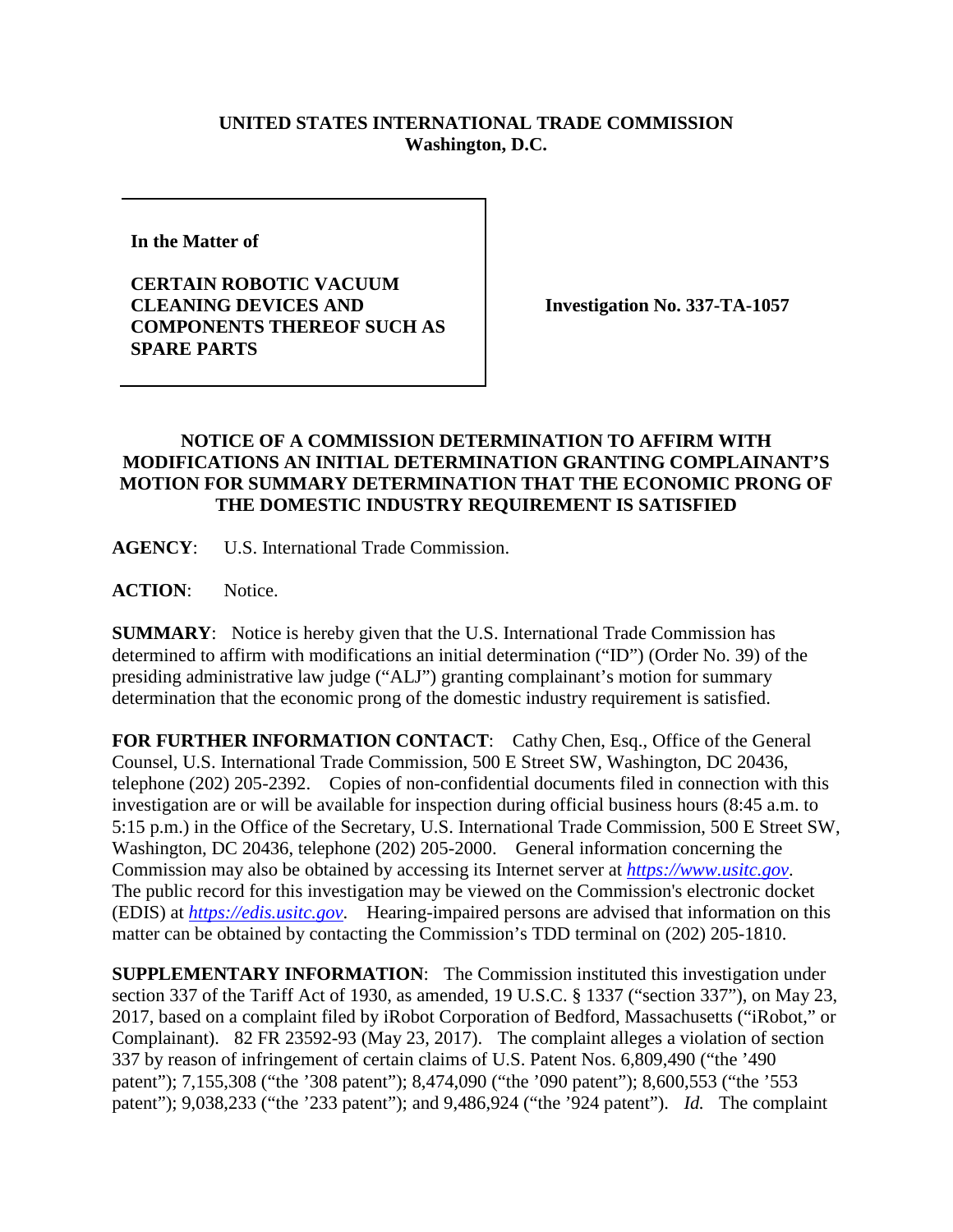names as respondents Bissell Homecare, Inc. of Grand Rapids, Michigan ("Bissell"); Hoover, Inc. of Glenwillow, Ohio; Royal Appliance Manufacturing Co., Inc. d/b/a TTI Floor Care North America, Inc. of Glenwillow, Ohio; Bobsweep, Inc. of Toronto, Canada; Bobsweep USA of Henderson, Nevada; The Black & Decker Corporation of Towson, Maryland and Black & Decker (U.S.) Inc. of Towson, Maryland (collectively, "Black & Decker"); Shenzhen ZhiYi Technology Co., Ltd., d/b/a iLife of Shenzhen, China; Matsutek Enterprises Co., Ltd. of Taipei City, Taiwan ("Matsutek"); Suzhou Real Power Electric Appliance Co., Ltd. of Suzhou, China; and Shenzhen Silver Star Intelligent Technology Co., Ltd. of Shenzhen, China. *Id*. at 23593. The Office of Unfair Import Investigations is not a party in this investigation. *Id*.

The investigation has been terminated with respect to respondents Black & Decker, Bissell, and Matsutek. *See* Order Nos. 31 and 34 (both unreviewed by the Commission). The '924 patent and the '308 patent are no longer part of the investigation. *See* Order Nos. 29 and 40 (both unreviewed by the Commission). The '090, '233,'553, and '490 patents (the "Asserted Patents") remain in the investigation.

On January 8, 2018, iRobot moved for summary determination that it satisfied the economic prong of the domestic industry requirement under 19 U.S.C. § 1337(a)(3)(A) and (B). Respondents filed a joint opposition to the motion. On February 13, 2018, the ALJ granted iRobot's motion for summary determination. *See* Order No. 39 at 31. No party petitioned for review of the subject ID.

On March 15, 2018, the Commission determined to review the ID in its entirety and requested the parties to brief issues under review. The parties filed timely responses and replies to the Commission's request for briefing.

On March 29, 2018, non-parties Rovi Corporation and Rovi Guides, Inc. (collectively, "Rovi") filed a motion for leave to submit an *amicus* brief in support of neither party in the investigation on the issues under review. This motion was denied.

On review, the Commission has determined to affirm with modifications the ID's finding that complainant has satisfied the economic prong of the domestic industry requirement under 19 U.S.C. § 1337(a)(3)(B). The Commission has also determined to strike the portions of Respondents' reply that respond to Rovi's *amicus* brief. A Commission opinion will be forthcoming.

The authority for the Commission's determination is contained in section 337 of the Tariff Act of 1930, as amended, 19 U.S.C. 1337, and in Part 210 of the Commission's Rules of Practice and Procedure, 19 CFR Part 210.